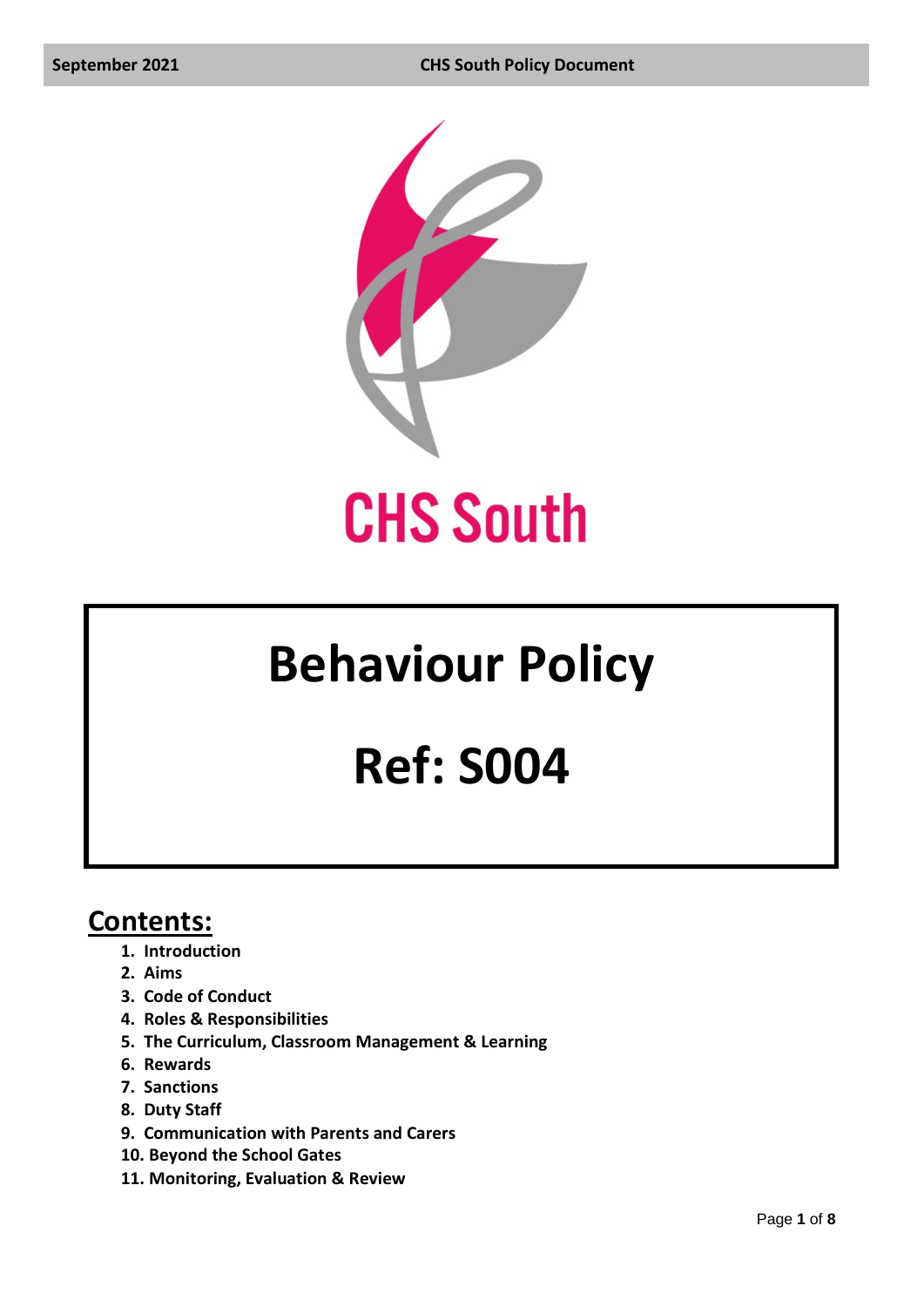| <b>Document Control</b> |                                                                    |  |  |
|-------------------------|--------------------------------------------------------------------|--|--|
| Title                   | <b>S004 Behaviour Policy</b>                                       |  |  |
| Date                    | September 2021                                                     |  |  |
| Supersedes              | September 2020                                                     |  |  |
| Amendments              | Developed from the associated Chorlton High School policy document |  |  |
| Related                 | B006 Health and Safety Policy<br>$\bullet$                         |  |  |
| Policies/Guidance       | S002 Anti-Bullying Policy<br>$\bullet$                             |  |  |
|                         | C018 Teaching and Learning Policy<br>٠                             |  |  |
|                         | C016 SEND Policy                                                   |  |  |
|                         | <b>S020 Transition Policy</b><br>$\bullet$                         |  |  |
|                         | S003 Attendance Policy                                             |  |  |
|                         | <b>S010 Exclusion Policy</b>                                       |  |  |
|                         | S017 Safeguarding Policy                                           |  |  |
|                         | S013 The Home-School Agreement                                     |  |  |
|                         | S008 Drug Education & Incidents Policy<br>$\bullet$                |  |  |
|                         | S009 Equality Policy                                               |  |  |
|                         | S011 Physical Restraint Policy                                     |  |  |
| Review                  | 1 year                                                             |  |  |
| Author                  | D. Prophet / I. Jameson                                            |  |  |
| Date consultation       | N/A                                                                |  |  |
| completed               |                                                                    |  |  |
| Date adopted by         | 1 <sup>st</sup> November 2021                                      |  |  |
| <b>Trust Board</b>      |                                                                    |  |  |

Prospere Learning Trust *(Previously CHS Learning Trust and Piper Hill Learning Trust)* is a Multi Academy Trust. Registered in England and Wales - number 10872612 Registered Office: Piper Hill High School, Firbank Road, Wythenshawe, M23 2YS

The Prospere Learning Trust has a number of Trust-wide policies which are adopted by all schools/academies in the Trust to ensure an equitable and consistent delivery of provision.

The Trust Board has responsibility for the operation of all schools/academies and the outcomes of all students however responsibility is delegated to the Local Governing Body of each school via the Scheme of Delegation.

Within our policies reference to:

- Governing Body / Governors relates to the members of the Local Governing Body representing the Trust Board.
- School includes reference to school, academy or free school unless otherwise stated.
- Headteacher includes reference to Headteacher, Principal or Head of School of the school, academy or free school.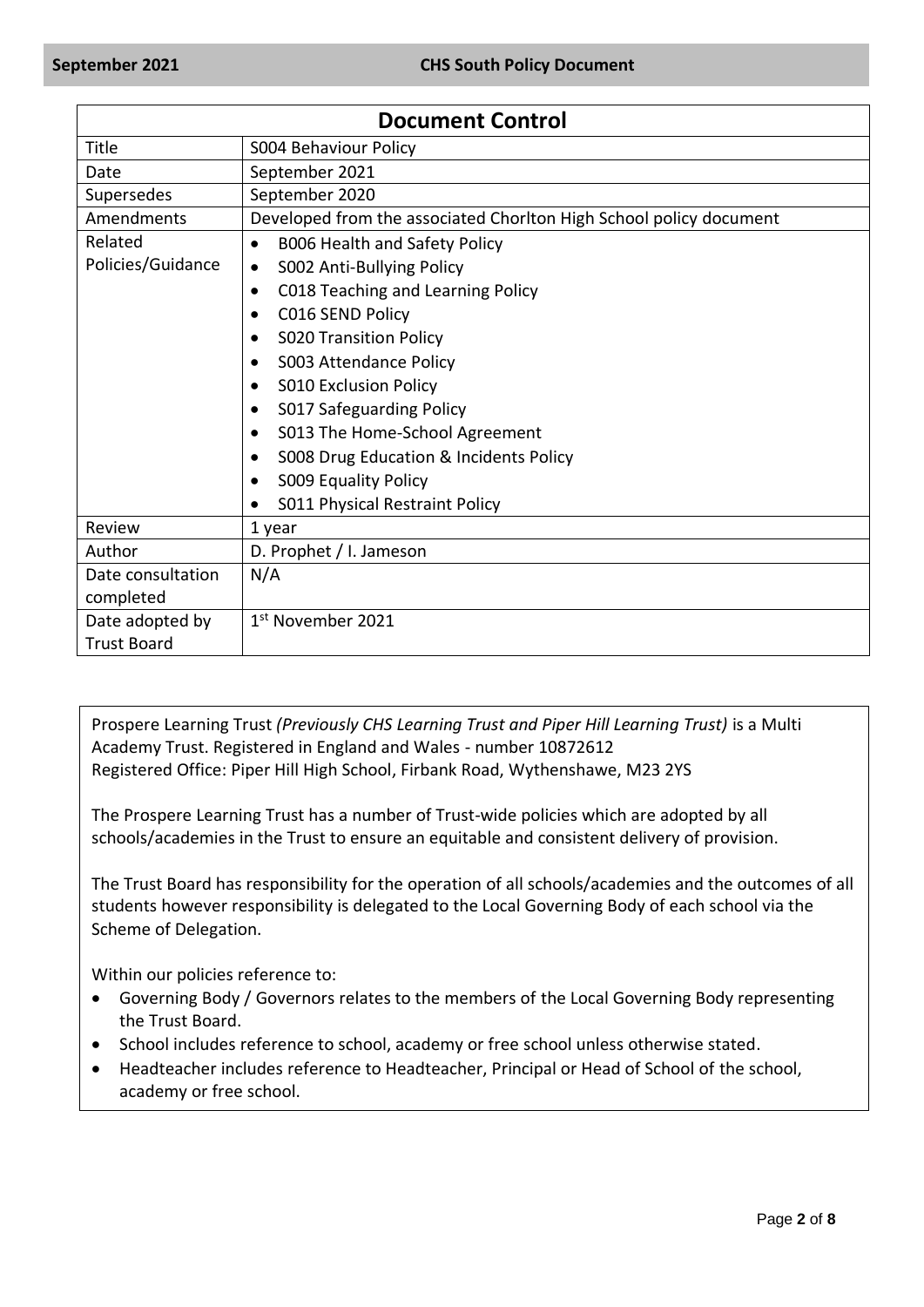#### **1 Introduction**

1.1 The Governing Body and staff of CHS South seek to create an environment in the school which encourages and reinforces good behaviour. Furthermore, it is acknowledged that society expects good behaviour as an important outcome of the educational process.

#### **2 Aims**

2.1 To create an environment which encourages and reinforces good behaviour.

- 2.2 To promote self-discipline and positive relationships.
- 2.3 To ensure that the school's expectations and strategies are embedded in our school ethos.

2.4 To encourage the involvement of both home and school in the implementation of this policy.

2.5 This policy is based on advice from the Department for Education (DfE) on:

- Behaviour and discipline in schools
- Searching, screening and confiscation at school
- The Equality Act 2010

2.6 In addition, this policy is based on:

• Schedule 1 of the Education (Independent School Standards) Regulations 2014; paragraph

7 outlines a school's duty to safeguard and promote the welfare of children, paragraph 9 requires the school to have a written behaviour policy and paragraph 10 requires the school to have an anti-bullying strategy

• DfE guidance explaining that academies should publish their behaviour policy and antibullying strategy online

#### **3 Code of Conduct**

3.1 At CHS South we expect all students to:

- Be ready
- Be respectful
- Be safe
- 3.2 We expect all pupils to take responsibility for their own behaviour and ensure that any incidents of disruption, bullying and any form of harassment are reported.

#### **4 Roles & Responsibilities**

4.1 The adults encountered by our students at school have an important responsibility to model high standards of behaviour, both in their dealings with the children and with each other, as their example has an important influence on students.

As adults we should aim to:

- Create a positive climate with realistic expectations.
- Emphasise the importance of being valued as an individual within the group.
- Promote, through example, honesty and courtesy.
- Provide a caring and effective learning environment.
- Encourage relationships based on kindness, respect and understanding of the needs of others.
- Ensure fair treatment for all regardless of age, gender, race, sexual or gender orientation, ability and disability.
- Show appreciation of the efforts and contribution of all.
- 4.2 All members of our school community contribute to maintaining and developing a shared understanding of our ethos as follows:

#### **Governors**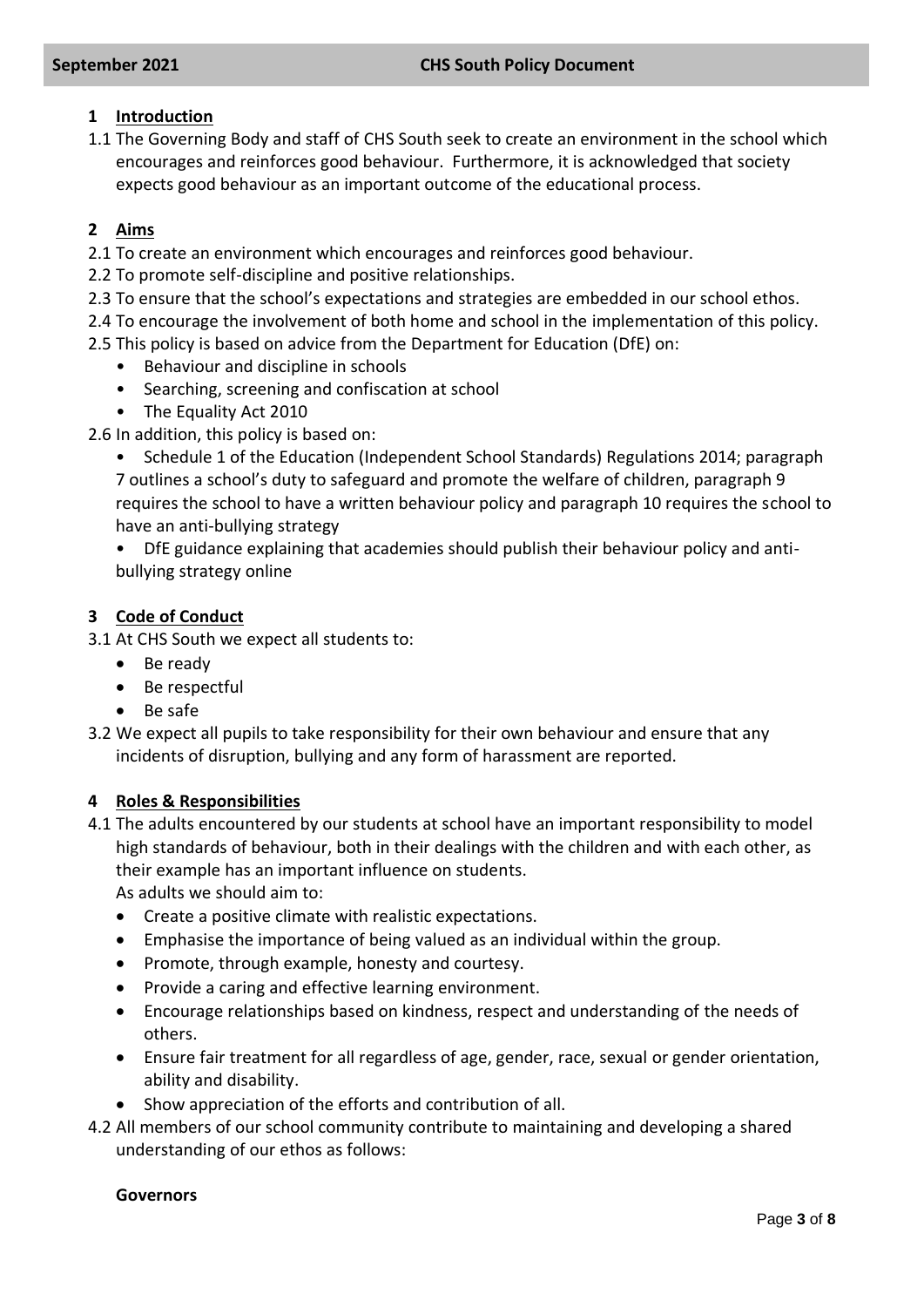- The Governing body will establish, in consultation with the head, staff and parents the policy for the promotion of good behaviour and keep it under review.
- They will ensure that it is communicated to pupils and parents; that it is non-discriminatory and that expectations of all stakeholders are clear.
- Governors will support the school in maintaining high standards of behaviour e.g., through Governors Support Panel

#### **Head Teacher and Senior Leadership Team**

- All members for the Senior leadership team are responsible for the implementation and day to day management of the policy and procedures.
- They will publish and make explicit the Behaviour Policy to all parents, staff and students.
- The guidance of all responsibilities in respect of promoting good behaviour and procedures will form a key component of staff induction
- Annual guidance and training is provided for all staff to ensure consistency in dealing with incidents
- Continual Professional Development is provided when staff needs are identified

#### **All Staff**

- All staff, teachers and support staff, are responsible for maintaining good order at all times; ensuring that all pupils act in a reasonable, responsible manner, showing respect for self and others.
- It is their responsibility to ensure that the Behaviour Policy and procedures are understood and consistently and fairly applied.
- Mutual support amongst all staff in the implementation of the policy is essential so that a highquality learning environment is created in which students develop self-discipline and personal responsibility.
- All staff are responsible for ensuring that there is no differential application of the policy on any grounds, particularly gender, race, sexual or gender orientation, ability and disability.
- All staff have a duty to ensure that the concerns of pupils are listened to and appropriately addressed
- All staff have a duty to provide access to timely support for students appropriate to the staff member's role and responsibilities.

#### **Parents and Carers**

- All parents and carers are required to work in partnership with the school in maintaining high standards of behaviour.
- They have the opportunity to raise with the school any issues arising from the operation of the policy.
- The school will investigate all concerns raised regarding the behaviour of others in our school community. Where malicious accusations against members of our school community have been made, appropriate sanctions will be put into place.

#### **5 The Curriculum, Classroom Management & Learning**

5.1 The school believes that an appropriately structured curriculum and effective learning contribute to good behaviour. Thorough planning for the needs of individual students, the active involvement of students in their own learning and structured feedback all help to avoid the alienation and disaffection which can lie at the root of poor behaviour.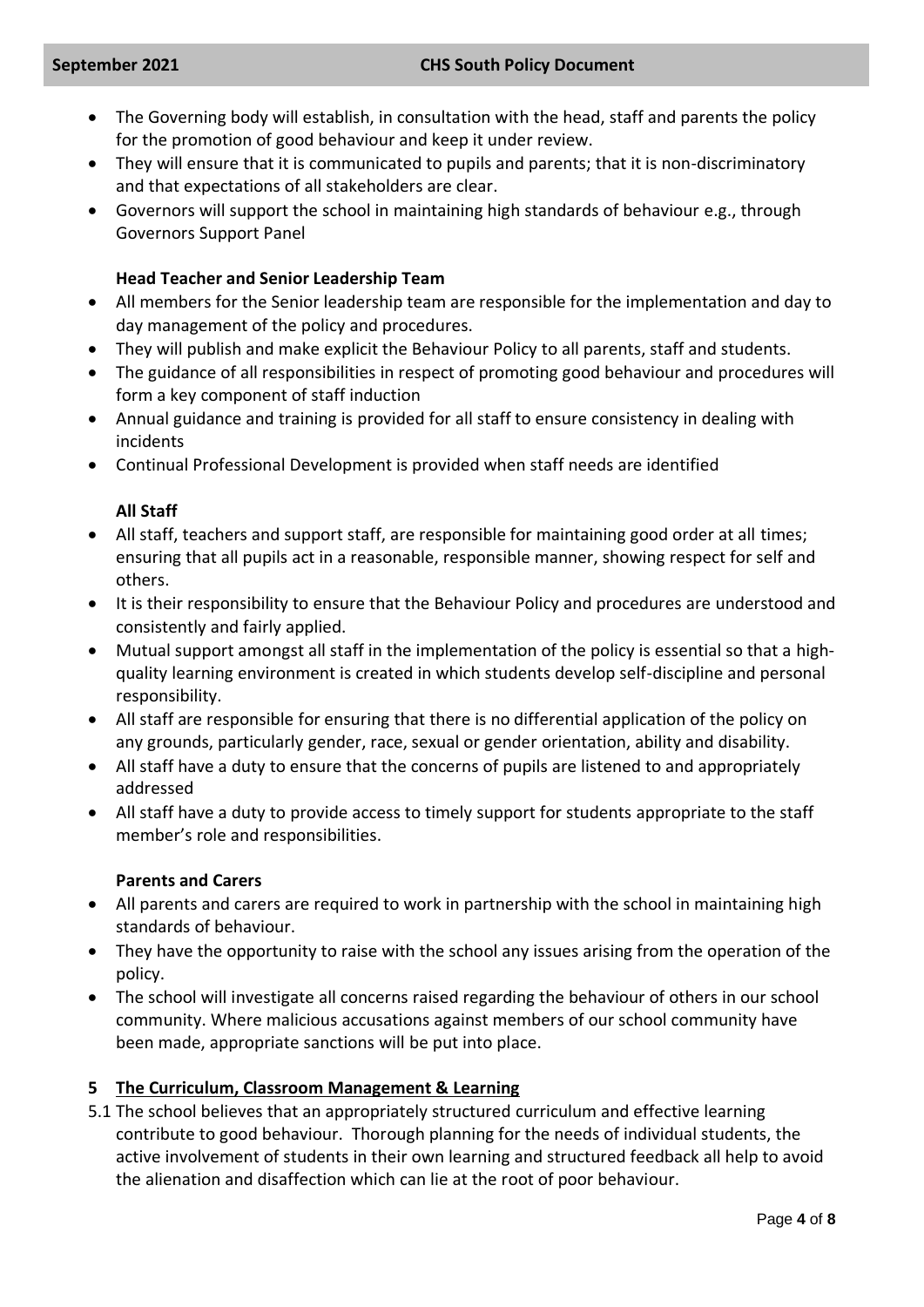#### **September 2021 CHS South Policy Document**

- 5.2 It follows that lessons should have clear objectives, understood by the students, and the lesson should be differentiated to meet the needs of students of different abilities. Marking, feedback and record keeping can be used both as a supportive activity, providing feedback to the students on their progress and achievements, and as a signal that their efforts are valued and that progress matters.
- 5.3 Classroom management and teaching methods have an important influence on students' behaviour. The classroom environment gives clear messages to the students about the extent to which they and their efforts are valued. Relationships between teacher and student, strategies for encouraging good behaviour, seating plans, access to resources and classroom displays all have a bearing on the way the students behave. Every classroom should provide a welcoming environment.
- 5.4 Teaching methods should encourage enthusiasm and active participation for all. Lessons should aim to develop the skills, knowledge and understanding, which will enable the students to work in co-operation with others. Praise should be used to encourage good behaviour as well as good work.
- 5.5 Where staff are finding recurring issues with certain students or classes we advise that they seek support. It is recognised that from time to time certain students may not meet the required expectations and individual staff should feel confident to ask for other staff to support them on addressing this. Curriculum Leaders, Pastoral Leaders and SLT should be the first point of contact.

#### **6 Rewards**

- 6.1 Emphasis should be on rewards to reinforce good behaviour. Rewards have a motivational role, helping students to see that good behaviour is valued. The most common reward is praise, informal and formal, public and private, to individuals and groups. Praise can be earned by the maintenance of good standards as well as particularly noteworthy achievements. Students can be rewarded in the following ways:
	- Verbal praise, in a variety of contexts.
	- Obtaining points for outstanding conduct, good work and academic achievement
	- Badges awarded to evidence contributions to school life
	- Collective or individual praise in assemblies, in the school newsletter or via display around the school celebrating student success.
	- Gaining certificates to celebrate specific academic and pastoral achievements
	- Written or verbal communication with home praising high standards of behaviour, including the use of praise postcards and letters
	- Invitation to special events which reward high standards, including behaviour.

#### **7 Sanctions**

- 7.1 Although rewards are central to the encouragement of good behaviour, realistically there is a need for proportionate sanctions to register the disapproval of unacceptable behaviour and to protect the security and stability of the school community. Our sanctions will involve restorative discussion whenever possible. The use of sanctions should be characterised by two features:
	- It must be clear why the sanction is being applied.
	- It must be made clear what changes in behaviour are required to avoid future punishments.
- 7.2 Sanctions may include the following:
	- Expressions of disapproval.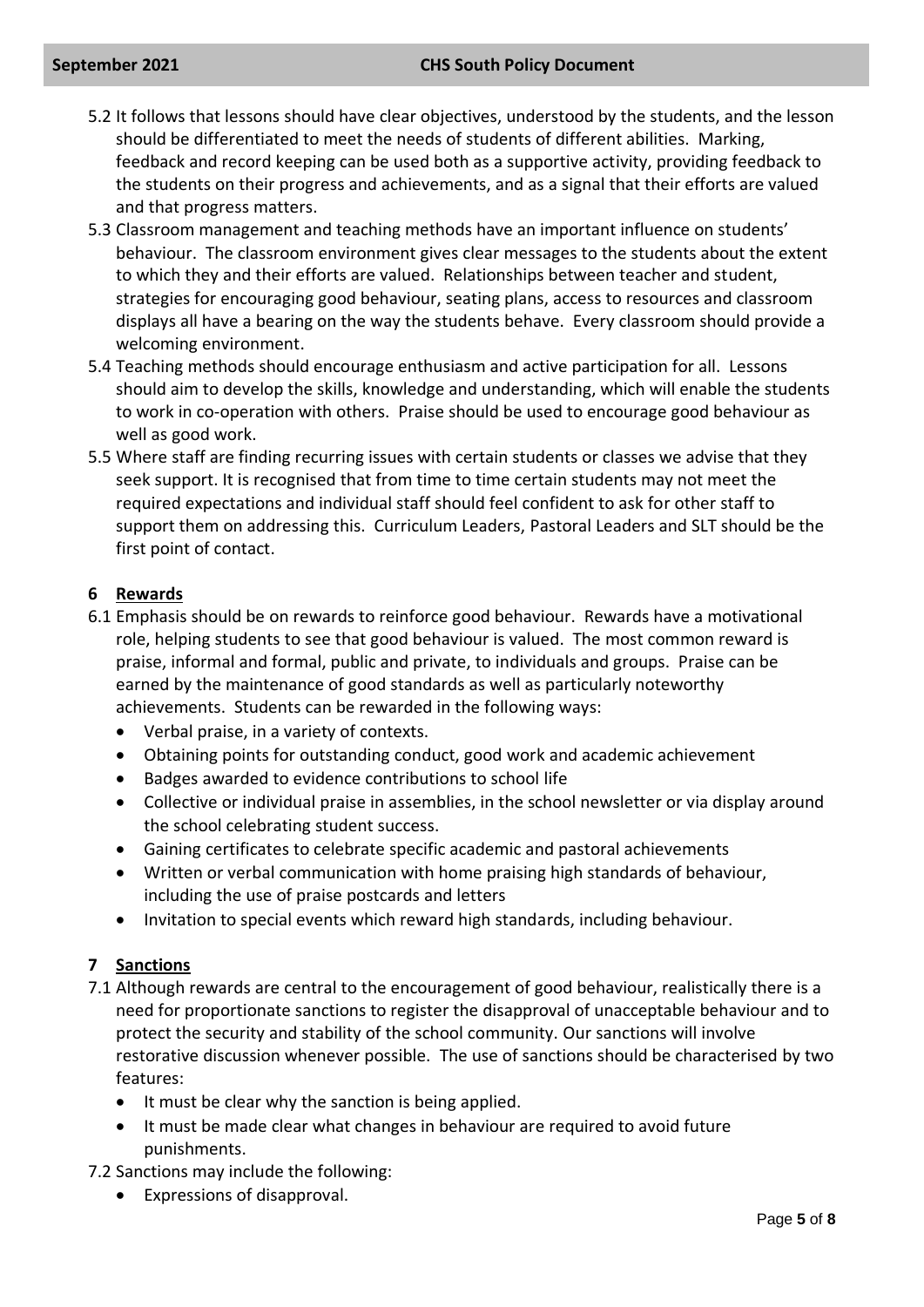- Withdrawal of privileges e.g., the opportunity to eat outside at lunchtime
- Detention (known as Conversation)
- Referral to Duty Staff (see section 8)
- Referral to Form Tutor, Head of Department, Pastoral Leader, Assistant Headteacher, Deputy Head or Headteacher depending on the nature and severity of the misbehaviour.
- Letter to parents/carers.
- Meeting with parents/carers.
- Placing on a Daily Behaviour Report System.
- Referral to the school's Isolation System
- Referral to Governor's Behaviour Panel
- Referral to Alternative Provision
- Exclusion from school (Headteacher's decision only).
- 7.3 Parental consent is not required for detentions but it is recommended that communication with home is made by the school before a detention takes place. This may be in the form of a telephone conversation or message home. Staff should not issue a detention where they know that doing so would compromise a child's safety or when the pupils has known caring responsibilities which mean that the detention is unreasonable.
- 7.4 Where antisocial, disruptive or aggressive behaviour is frequent and recurs and these sanctions have not brought about any improvement, it may be necessary to refer students to other agencies (i.e., Educational Psychologist) to enable access to specialist help. Where behaviour gives cause to suspect that a child is suffering, or is likely to suffer significant harm, staff should follow the school's safeguarding policy.
- 7.5 All staff are expected to follow the formal Behaviour Management procedure when dealing with misbehaviour around school and in lessons. (See Appendix 1)

#### **8 Duty Staff**

8.1 Should a situation arise on site where a student's behaviour escalates and the classroom teacher has exhausted the school's consequence system; our Duty Staff will be contacted; this may be the Pastoral Leader, member of staff timetabled on Duty, or member of staff timetabled on Leading the School. When the Duty staff are contacted, they will investigate the issue that has arisen, resolve the situation and ultimately allow the student to continue with their learning in their classroom or in a buddy classroom. If the team judge that the student should not be placed in a lesson, then the student may be isolated for the remainder of that lesson. It is essential that all incidents requiring Duty support are recorded by the subject teacher on Class Charts and an appropriate sanction and follow up conversation is put in place and communicated to the student and their parents/carers. A central record is kept in school and overseen by the Pastoral Leader. This is used to identify patterns of poor behaviour and to put in place intervention strategies to support staff and students.

#### **9 Communication with Parent(s)/Carer(s)**

- 9.1 The school gives high priority to clear internal communication and to a positive partnership with parents and guardians since these are crucial in promoting and maintaining high standards of behaviour.
- 9.2 Where the behaviour of a student is giving cause for concern it is important that all those working with that student in school are aware of those concerns, and of the steps, which are being taken in response. The key person in this process is the form teacher who has the initial responsibility for the student's welfare.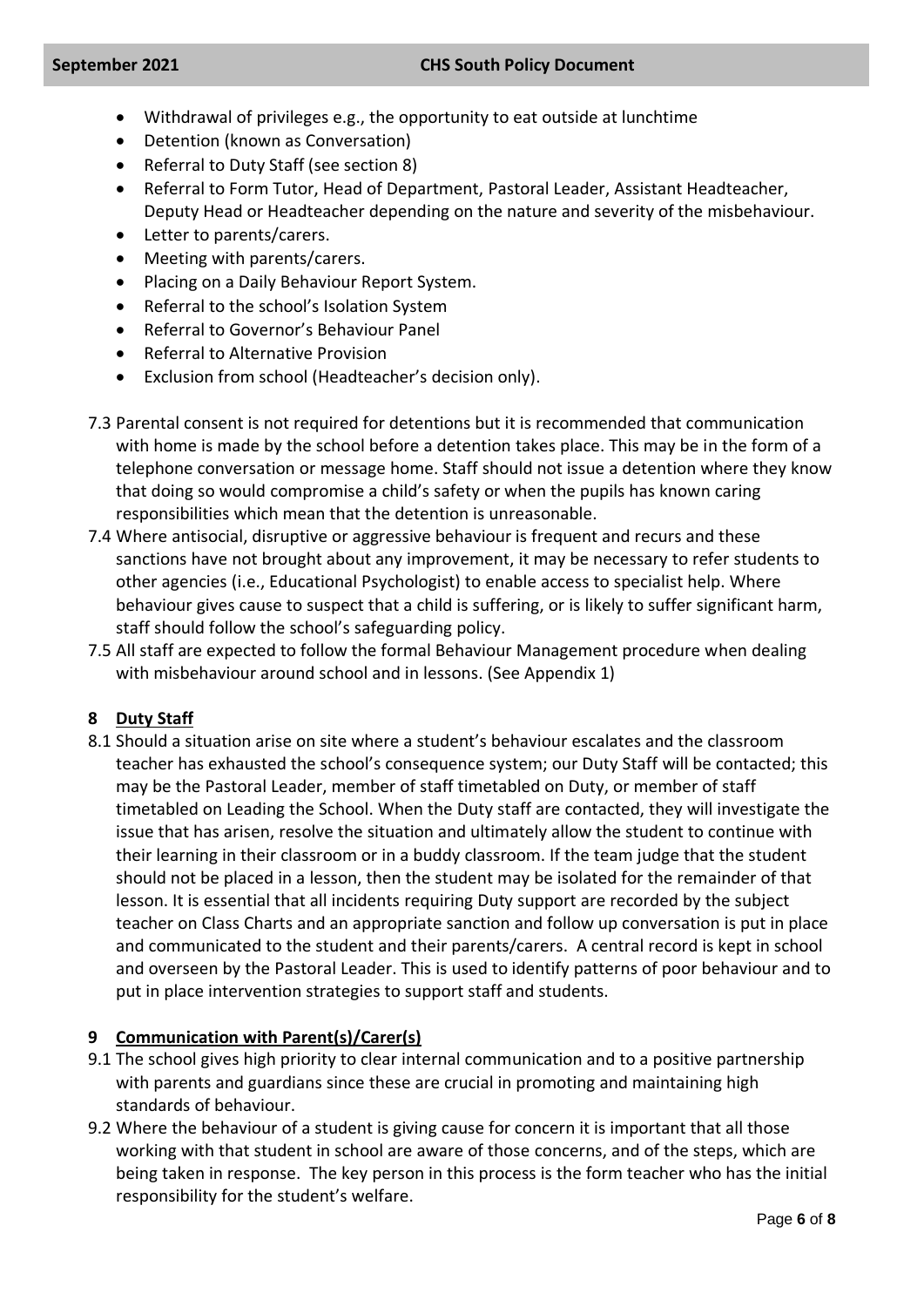#### **10 Beyond the school gates**

- 10.1 Teachers have a statutory power to discipline pupils for misbehaviour outside of the school premises "to such an extent as it is reasonable" (Education and Inspections Act 2006). Examples include:
	- Students who misbehave on the way to or from school, outside the school gates or otherwise in close proximity to the school.
	- Students who misbehave wearing school uniform or are in some other way identifiable as a pupil at the school
	- Students who misbehave during an out of hours event, Educational Visit, Work Experience or whilst the student is taking part in a further education course as part of a school programme
	- Students who misbehave whilst representing the school in an event with another school or any other event which might affect the chance of opportunities being offered to other students in the future.
	- Students who use digital technology, social media and other online platforms to victimise, intimidate or harass other students or members of our school community. This includes posting inappropriate material, or images of others without consent, which may cause upset, harassment or harm. Such actions will be dealt with seriously by the school resulting in the application of the full range of sanctions. In the most serious of cases this may result in exclusion from school.

#### **11 Monitoring, Evaluation and Review**

- 11.1 Behavioural and Reward data will be regularly monitored by the Assistant Head to analyse how the school can further promote a positive, caring environment.
- 11.2 All aspects of the school's Behaviour policy and procedures will be regularly evaluated by the Senior Leadership Team and Governors.

#### **Appendix 1: Managing Classroom Behaviour – A Staged Approach**

If we are to successfully manage the behaviour of students in our school and allow a focused approach to learning, then every member of staff must take an active role in the process. We need to clarify the roles and responsibilities of all staff ensuring that there is a clear behaviour management structure, which is used by all.